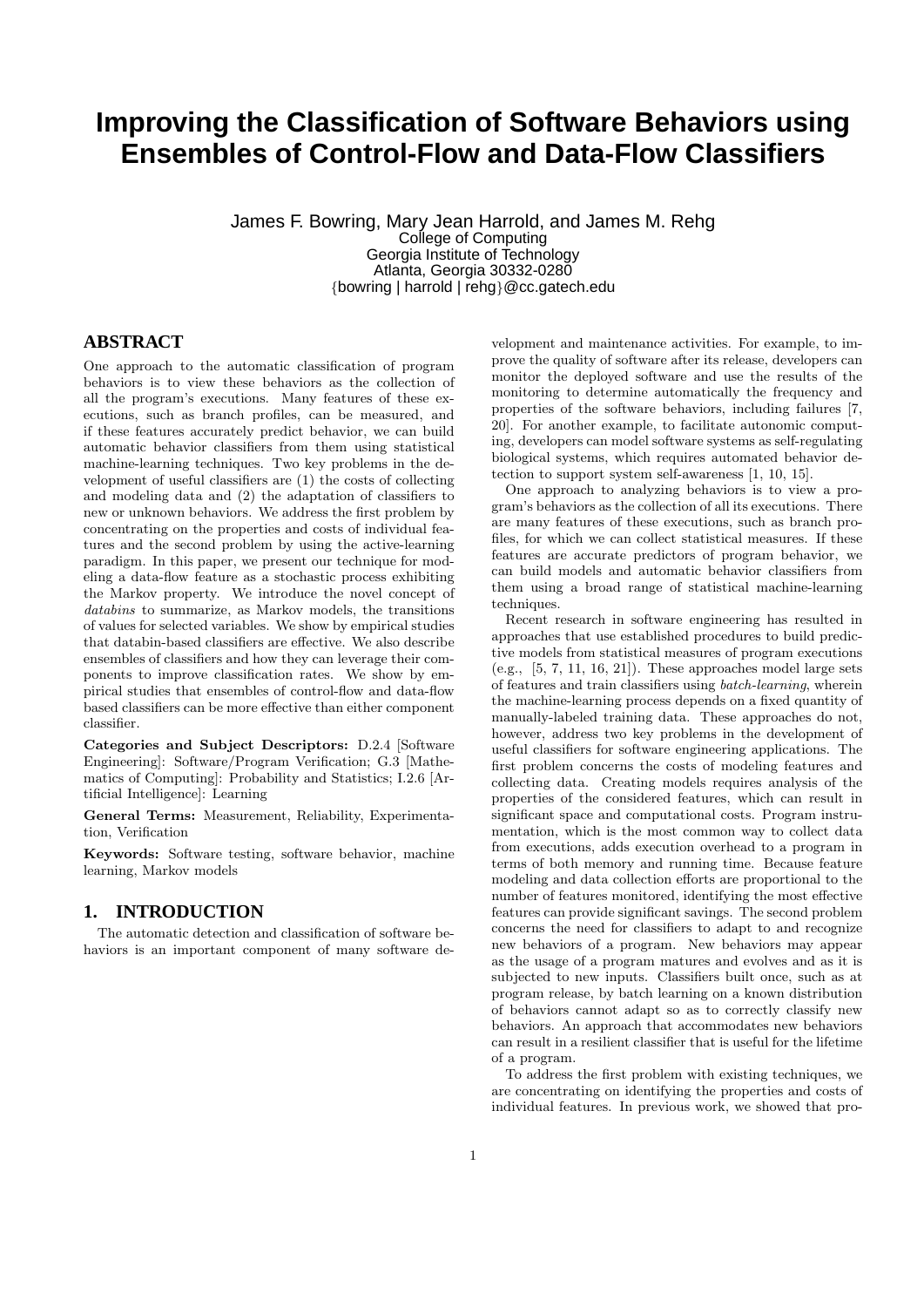files of individual control-flow features can form the basis for effective classifiers [3]. This focus on individual features contrasts with related work (e.g., [21]) that uses randomly selected sets of features. Specifically, we demonstrated that branch-profile and method-call-profile features can be modeled as stochastic processes that exhibit the Markov property, which implies that predictions about future states depend only on the current state. Because Markov models are "history-less," they are efficient summarizers of events. We developed an automated clustering technique for Markov models of a single feature that aggregates multiple program executions into effective classifiers. By investigating the predictive power of individual features, we seek to understand the costs of using each feature.

To address the second problem with existing techniques, we are using active learning, where the classifier trains incrementally on a series of labeled data elements that summarize a feature of program executions. During each iteration of active learning, the current classifier selects from the pool of unlabeled executions those that exhibit unknown behaviors. A test engineer, or an oracle, labels these selected executions for inclusion in the training set for the next round of learning. In this way, the classifier adapts by extending the scope of behaviors that it recognizes. We have demonstrated that active learning can make better use of the resources available for analyzing and labeling program execution data than does batch learning [3].

In our previous work, we concentrated on control-flow features, and built classifiers that correctly classified new executions between 50% and 90% of the time. Although our classifiers performed well in most cases, there were cases in which the control-flow features were poor predictors. To see this, consider two versions of a program that exhibit identical control-flow for all or most of their inputs, but produce conflicting outputs. A simple example of this is a straightline program P, with no conditional statements, that calculates the square of a number  $x$ . If one version of  $P$  calculates  $x^2$  using the multiplication operator, as in " $x * x$ ," and another version of P mistakenly uses the addition operator, as in " $x + x$ ," both versions will exhibit identical control-flow behavior under all inputs. However, the two versions will produce the same output only when the input is either 0 or 2. In all other cases, the data-flow behaviors of the two versions of P differ.

To capture the data-flow behaviors of programs for use in building classifiers, we developed the novel concept of databins as a way to summarize as Markov models the transitions of values for selected variables. A databin for a variable during one execution is one of a small number of percentile ranges of the values of that variable that acts as a state in a state-transition matrix containing each transition's relative frequency or profile. To provide a classifier that is sensitive to different features of a program's execution, we also developed an ensemble classifier that combines the two complementary features—branch profiles and databin profiles.

In this paper, we introduce our classification technique based on databin profiles. We show, using empirical studies, that behavior classifiers based on databin profiles can be effective and that active learning is less expensive than batch learning for training databin-based classifiers. We also present ensemble classifiers that are composed of two classifiers built from different features. In this paper, we show

empirically that ensemble classifiers based on branch profiles and databin profiles can outperform their component classifiers. The improvement realized with an ensemble classifier is consistent with results in machine learning, and arises when two good classifiers view a set of data from different but complementary perspectives [12]. Thus, our finding of improved classification rates for ensembles suggests that control-flow and data-flow features of program executions capture divergent statistical views of behaviors.

The main contributions of this paper are:

- 1. The introduction of databin transitions as a stochastic representation of data-flow in a program;
- 2. The description of an ensemble classifier that combines control-flow and data-flow based classifiers;
- 3. Empirical studies that demonstrate that
	- (a) active learning of databin-profile classifiers is more cost effective than with batch learning, as we have previously shown for branch-profile classifiers and
	- (b) branch-profile based classifiers are generally more effective than databin-profile based classifiers
	- (c) ensembles of classifiers based on branch-profiles and databin-profiles can outperform classifiers based on either feature individually.

## **2. BUILDING BEHAVIOR CLASSIFIERS**

In this section we overview our previous work in utilizing Markov models of state-transition profiles to build behavior classifiers. We also review our approach to reducing the costs associated with classifier building.

#### **2.1 Modeling a Feature's State Transitions**

In our work, we seek to isolate and evaluate individual features, and to do so, we concentrate on the subset of features that profile state transitions in program executions. We define a state transition for a program feature as a transition from one program entity to another. Types of control-flow state transitions include branches (source statement to sink statement), method calls (caller to callee), and branch-to-branch. Types of data-flow state transitions include definition-use transitions; we discuss data-flow transitions in more detail in Section 3.

In previous work, we showed that control-flow state-transition features can describe stochastic processes that exhibit the Markov property by building Markov models from them that effectively predict program behaviors. The Markov property provides that the probability distribution of future states of a process depends only on the current state. Thus, a Markov model captures the time-independent probability of being in state  $s_1$  at time  $t + 1$  given that the state at time t was  $s_0$ . In this modeling context, the states of the Markov model are the program execution states that define the feature of interest. For example, the Markov model states for a branch are the state transitions between source nodes and sink nodes representing the branch in the controlflow  $graph^1(CFG)$  of a program. The relative frequency of a state transition during a program execution provides a measure of its probability. For a source node that is a predicate there are two branches, "true" and "false," each representing a transition to a different sink node. The transition

 $\overline{A_{1A_{1}}}$  control-flow graph is a directed graph in which nodes represent statements or basic blocks and edges represent the flow of control between the statements or basic blocks.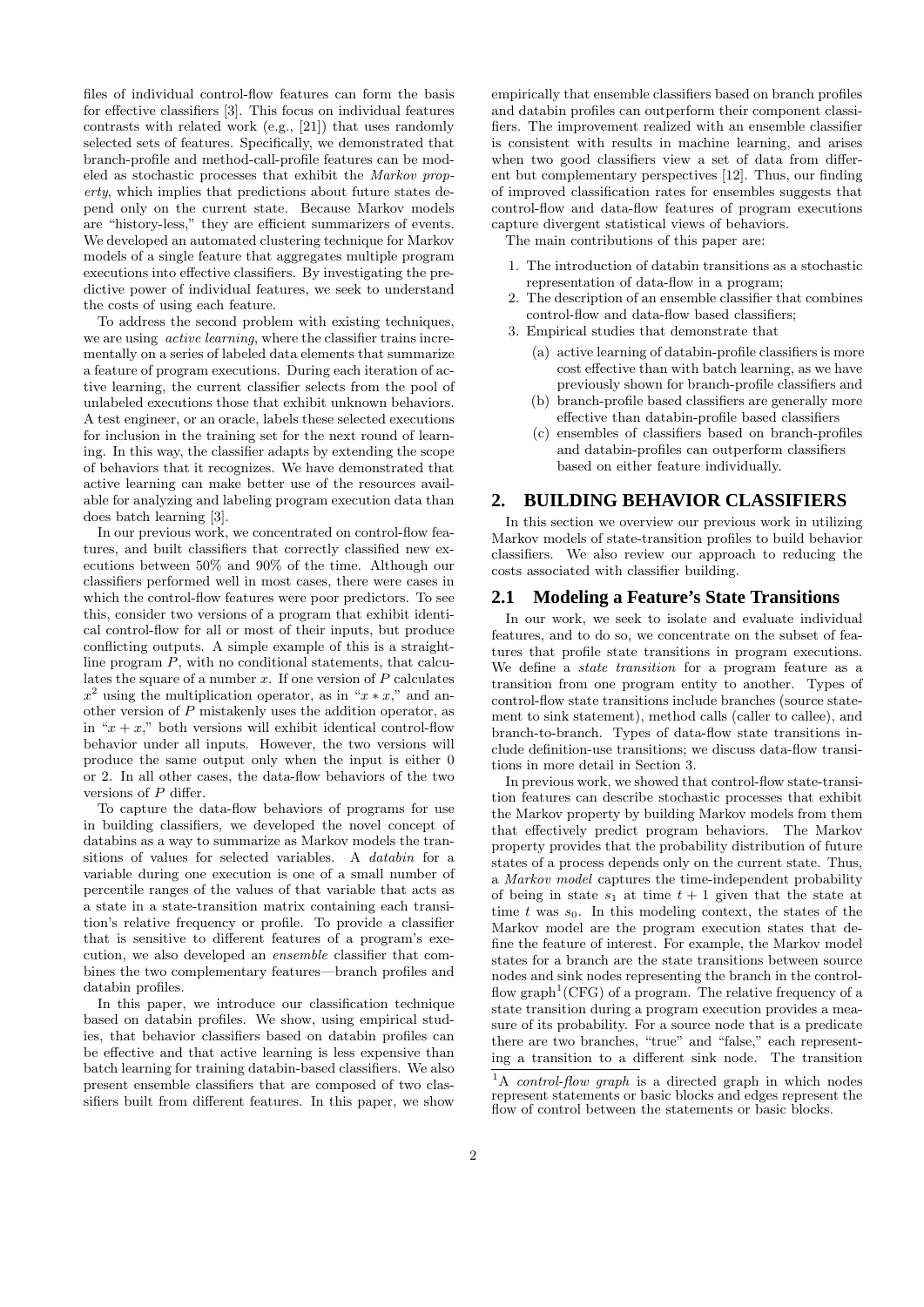

Figure 1: Technique: Stage 1 - Prepare Training Instances; Stage 2 - Train Classifier.

probabilities between this source node state and each of the two sink nodes states, in the Markov model, are the relative execution frequencies, or profiles, of the respective branches.

### **2.2 Training Classifiers**

We developed a two-stage technique for training behavior classifiers from the profile data of a state-transition feature of a program collected during multiple executions. We demonstrated its use in building classifiers from branchprofile data [3], but the technique is generally applicable to any state-transition feature. Figure 1 shows a dataflow diagram<sup>2</sup> of our technique. The technique takes as inputs a subject program  $P$ , a test suite with a behavior oracle, and outputs a Classifier C. P's Test Suite contains test inputs. The Behavior Oracle outputs a behavior label  $b_k$ , such as "pass" or "fail," for each execution  $e_k$  of P induced by test input  $t_k$ .

In Stage 1, Prepare Training Instances, the technique instruments P to get  $\hat{P}$  so that as  $\hat{P}$  executes, it records statetransition profiles for the chosen feature. For each execution  $e_k$  of P with test input  $t_k$ , the behavior oracle labels  $e_k$ . This produces a *training instance*—consisting of  $e_k$ 's statetransition profiles and its behavior label—that is stored in a database of Training Instances.

In Stage 2, Train Classifier, the technique first groups the training instances from the database by the distinct behavior labels  $b_1, \ldots, b_n$  generated by the behavior oracle. For example, if the behavior labels are "pass" and "fail," the result is two behavior groups. Then, the technique converts each training instance in each behavior group to a Markov model, as discussed above. The technique uses an automatic clustering algorithm to train one classifier  $C_{b_k}$  per behavior group  $b_k$ . The clustering algorithm is an adaptation of an established procedure known as agglomerative hierarchical clustering [9]. Using this procedure, each training instance is initially considered to be a cluster of size one. The technique proceeds iteratively by finding the two clusters that are nearest to each other according to some similarity function. These two clusters are then merged into one cluster, and the procedure repeats. The stopping criterion is either

a desired number of clusters or some valuation of the quality of the remaining clusters. Finally, our technique assembles the group classifiers,  $C_{b_1}, \ldots, C_{b_n}$  into the classifier C for P.

#### **2.3 Using the Classifier**

We use classifier C to label executions of  $\hat{P}$  that were not in the training set. The new execution is modeled from the collected profile data. Each constituent clustered model of C rates the execution with a probability score. The model in  $C$  with the highest probability score for the new execution provides the behavior label. For example, if there were three clusters representing behavior label "pass" and two clusters representing behavior label "fail," the scoring process would produce five probabilities or votes. The cluster with the highest relative probability wins the vote and labels the execution.

The *probability score, PS*, is the probability that the model M could produce the sequence of state transitions in the subject execution. As an example, consider an execution of a program with the following trace of branches:

#### ${Branch_1, Branch_3, Branch_1, Branch_3, Branch_2}.$

Suppose we have a cluster model  $M$  with the following probabilities,  $Pr()$ , for these three branches:

$$
Pr(Branch_1) = 0.9, Pr(Branch_2) = 0.1, Pr(Branch_3) = 0.333.
$$

To calculate the probability score  $PS$  that the Markov model M produced the trace, we compute the product of the successive probabilities of the trace using the probabilities in  $M^{\mathcal{L}}$ 

$$
PS = Pr(Branch1) * Pr(Branch3) * Pr(Branch1) *Pr(Branch3) * Pr(Branch2).
$$
  

$$
PS = 0.9 * 0.333 * 0.9 * 0.333 * 0.1 = 0.008982.
$$

For active learning, we specify that the classifier report a subject execution as unknown whenever this calculated probability is below some heuristically-determined threshold. We detail this heuristic in Section 5 (Empirical Studies).

Note that probabilities calculated by multiplication can become very small. To overcome this, we use a standard technique with Markov models of converting the probabilities to their negative natural logarithms and then summing them. This transformation preserves the ordering of the results.

 ${}^{2}$ In a *dataflow diagram*, boxes represent external entities, (i.e., inputs and outputs), circles represent processes, arrows depict the flow of data, and parallel horizontal lines in the center represent a database.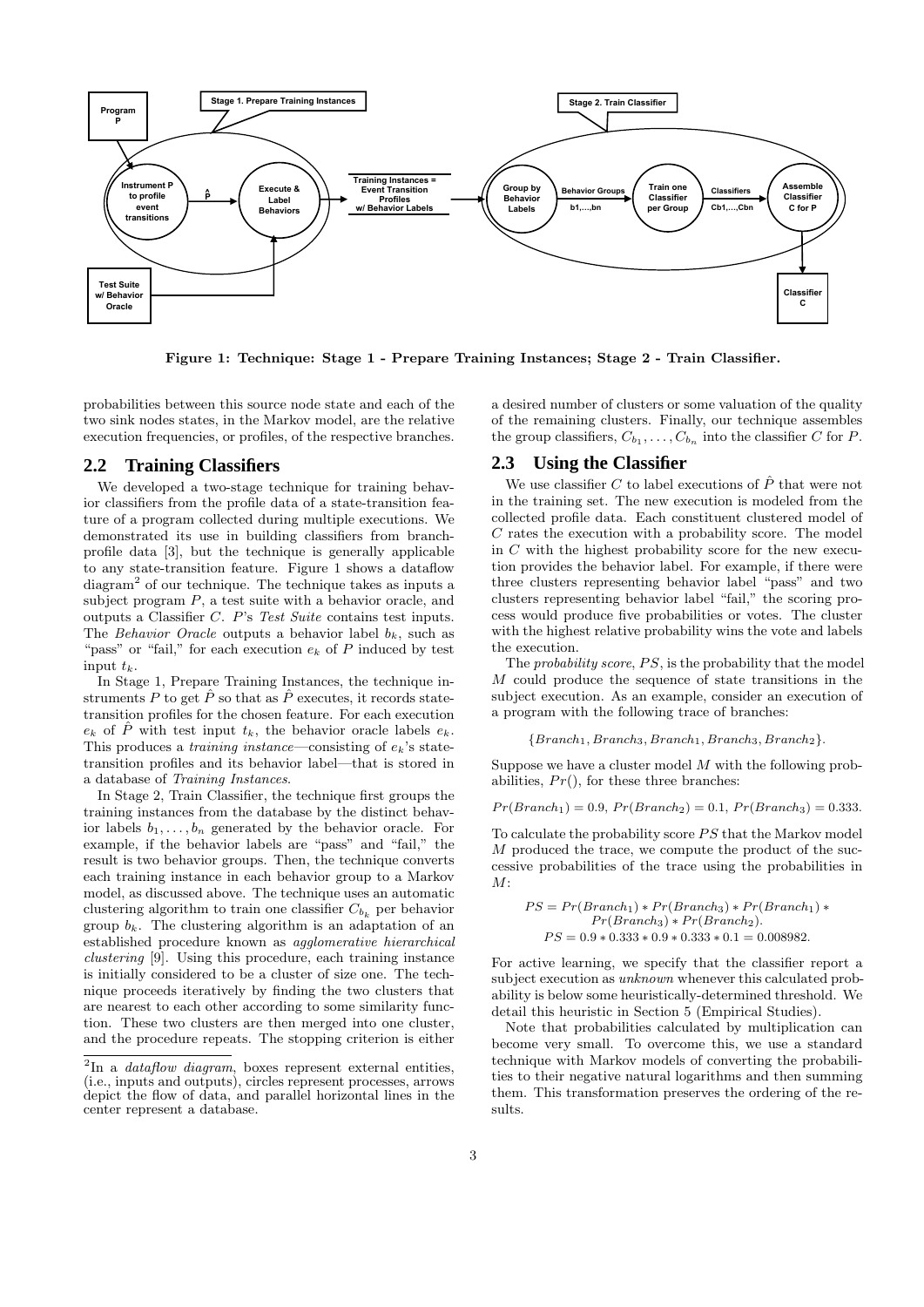## **2.4 Active Learning and Cost Reduction**

Active learning can provide cost savings in the construction of classifiers over the batch-learning approach. In active learning, the predictions of the current classifier inform the decision about which data item to process next during classifier training. This filtering process reduces the manual effort required to label new data. Active learning is especially useful when the scope of the data is not fully known, which is generally the case with software behaviors. For example, in our technique, we can begin with a small test suite to produce a small training set and then use the resultant classifier to classify new executions induced by additional test inputs. Our classifier will either label each new execution's behavior or report it as unknown. When these unknown behaviors do occur, the active learning paradigm provides for qualitative feedback from an oracle. The oracle in this case is a test engineer who evaluates the execution and then manually labels the behavior. After the oracle labels the execution, that execution becomes a new training instance for the classifier. The new, refined classifier can now recognize the new behavior.

The cost savings in this process are directly proportional to the number of executions that must be evaluated and labeled by a test engineer. Conventionally, test engineers evaluate every test execution and label it. Using active learning, we start with a small test suite and then we evaluate, label, and incorporate into the model only those additional executions that the classifier deems as new or unknown. At the limit, active learning may require that every new execution be evaluated, thereby providing no savings over the conventional process. However, we have demonstrated in previous work that active learning can reduce evaluation costs over batch learning while also yielding a better classifier [3].

## **3. DATA-FLOW FEATURES**

To extend the range of features for our classifiers, and based on our success in modeling control-flow features as stochastic processes, we sought to model data-flows as stochastic processes. We can define a state transition for a data-flow feature as a transition from one variable state to another. Types of data-flow state transitions include definition-use pairs and transitions between values or value ranges of variables.

We found experimentally that traditional data-flow transitions such as definition-use pairs were quite similar in structure to those we have seen with control-flow transitions. As an alternative, we elected to model the transitions in the flow of data values as a way to extract a distinct feature from an execution.

In modeling data-flows as state transitions of the values of variables, we encountered three main problems. First, most programs use a wide range of variables and types, each of which may be instantiated numerous times. Tracking the values of these variables would be at best expensive and at worst intractable. Second, a single variable's range of values might differ between executions. For example, suppose one execution of a program calculates the mean of values in  $[0, \ldots, 1]$  and another execution calculates the mean of values in  $[10^3, \ldots, 10^5]$ . Lack of normalization of this difference of ranges for each variable complicates the collection and modeling of the value ranges. Third, the number of states for a single variable could become intractable if each



Figure 2: Databin example.

distinct value were to be considered as a state. For example, a loop variable that iterates through all 8-bit integers would produce an unwieldy number of states. Clearly, a method for controlling the size of this state space is required.

To solve the first problem, we needed to reduce the number of variables while preserving the predictive power of our behavior model. After exploring the variable space of a number of our subjects, we arrived at the following simplifying heuristic to reduce the number of considered variables:

- 1. Consider every use of each field of structures and classes as the use of a single variable.
- 2. Consider all elements of an array as instances of a single variable if not considered by the previous restriction.
- 3. Ignore constants.
- 4. Ignore variables that behave as constants.
- 5. Ignore variables local to any method.
- 6. Ignore pointer variables.
- 7. Ignore booleans and variables that take only two values
- 8. Consider only the first character of any string variable

## **3.1 Databin Models**

To solve the second and third problems, we created a representation that partitions the range of values into a fixed number of bins (this approach is similar to that used in histograms). These bins, which we call *databins*, are percentiles of the range for a given variable, where each percentile becomes a state in a transition matrix. The use of databins solves the problems of normalization and of defining a tractable set of states for a variable. For example, consider a databin count of 3. In this case, the range of a variable's values will be partitioned or binned into three percentile ranges: the lower third, the middle third, and the upper third. If the range of a variable var during an execution is  $[0, \ldots, 8]$ , then Databin-1 represents  $[0, 1, 2]$ ; Databin-2 represents  $[3, 4, 5]$ ; and Databin-3 represents  $[6, 7, 8]$ . If we consider individual databins as equivalence classes for the values of var across executions, this binning into percentiles of the range provides the required normalization. For instance, if the range of var during another execution were  $[0, \ldots, 23]$ , then the three databins would be  $[0, \ldots, 7]$ ,  $[8, \ldots, 15]$ , and  $[16, \ldots, 23]$ .

During a program's execution, we measure state-transition profiles for databins. From these we build stochastic models of a variable's behaviors. Consider our variable var and three databins. Suppose we collect the following sequence of values for *var* during an execution:  $0, 1, 2, 6, 1, 4, 8, 8, 5, 5, 1$ . The range is  $[0, \ldots, 8]$ , and the three databins are  $[0, 1, 2]$ ,  $[3, 4, 5]$ , and  $[6, 7, 8]$ . We transform this sequence of values to a sequence of databins, using the integers 1, 2, 3 to represent the three databins:  $1, 1, 1, 3, 1, 2, 3, 3, 2, 2, 1$ . We convert this sequence of databins to a transition matrix of size 3x3 by traversing it and counting transitions. Note that for a transition matrix, the starting state is a row label, and the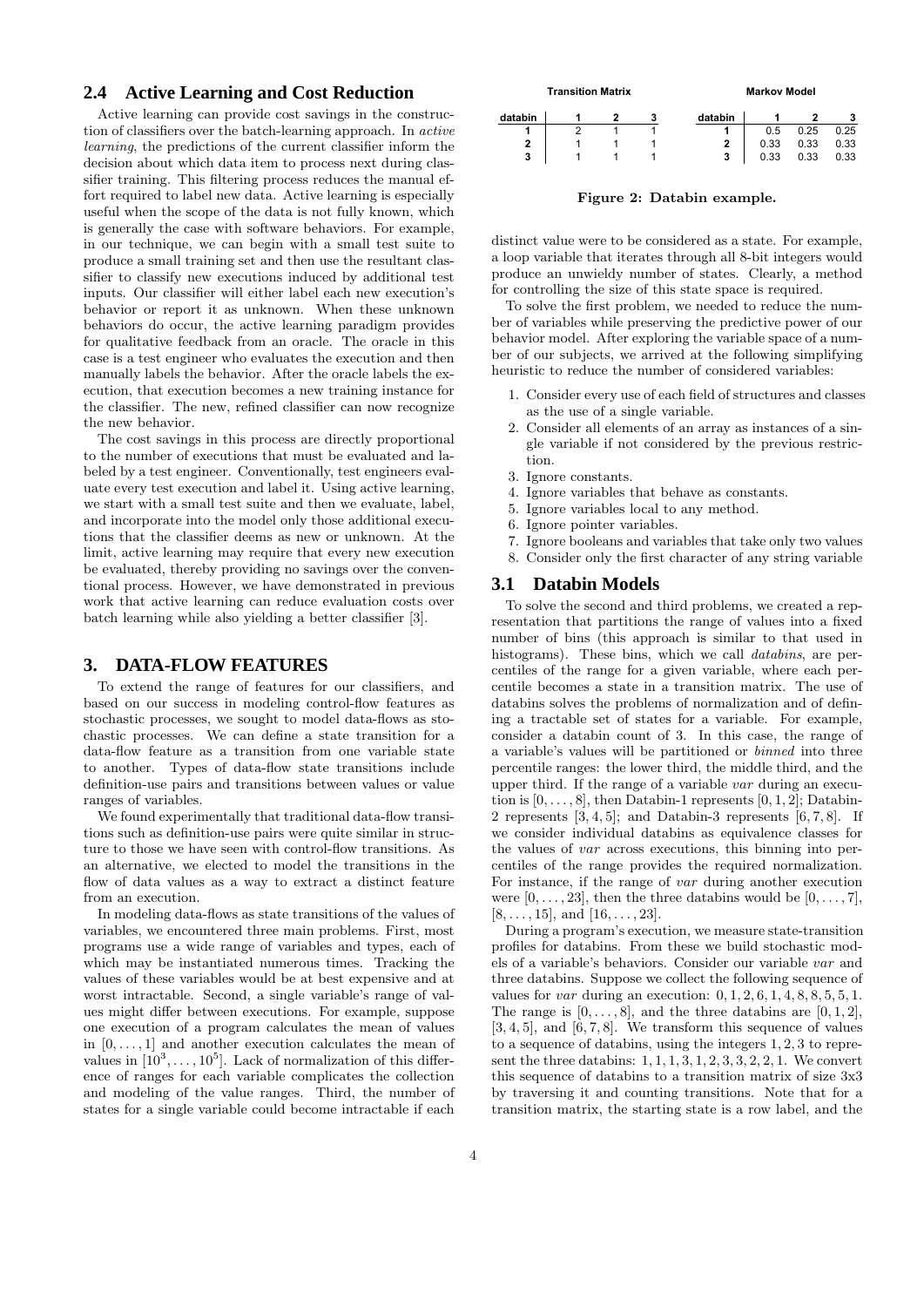ending state is a column label. By normalizing the transition matrix, we obtain a Markov model representation. The two matrices are shown in Figure 2.

#### **3.2 Databin Classifiers**

For the branch-profile feature, we model each execution of the program as a single transition matrix and equivalent Markov model. For databins, we model each execution as a set of databin transition matrices, with one matrix for each variable. Thus we use as the component models only those Markov models that form the diagonal of the larger Markov model that represents all possible transitions, as shown abstractly in Figure 3. In the figure, each box along the diagonal is a Markov model similar to the one shown in Figure 2, representing a summary of the transitions between percentile ranges for one variable. In this paper, we do not consider the potential transitions between the values of different variables, depicted as empty cells in Figure 3.

Referring to our technique shown in Figure 1, the clustering process requires a similarity metric to compare two databin models. We calculate similarity as the sum of the pair-wise similarity measures between each of the Markov models in the set of variable models. We previously demonstrated that a useful heuristic for the similarity of two Markov models is their Hamming distance when a threshold transforms very low values to zeroes [3]. We also require a procedure to merge two databin models. Again, we proceed by defining the merged model as the set of merged Markov models, where the models of matching variables are merged.

With these modifications, our technique for building classifiers (Figure 1) will also build a classifier from databin profiles. Note that the classifier  $C$  produced by our technique is a collection of clusters, each of which is itself a databin model created by the successive mergings of the clustering process. To use this classifier to label a new subject execution, we proceed in a fashion similar to that detailed in Section 2. First we calculate the probabilities that each of the component clusters in the classifier produced the subject execution, as represented by its databin profiles. These probabilities are calculated as the product of the probabilities that each variable model in the cluster's set of variables produced the corresponding databin profiles for the same variable in the subject execution. For example, suppose that we have a program with two variables  $v1$  and  $v2$ , and that we have created a classifier  $C$ , using our technique. One of the clusters of  $C$  is a databin model consisting of two Markov models, one for each of  $v1$  and  $v2$ . Further suppose that these models are both identical to the one shown on the right in Figure 2. We ask this databin model to score a new execution that has the following databin profiles of the form  $(databin<sub>from</sub>, databin<sub>to</sub>, profile):$ 

$$
v1: (1,1,3); (2,3,1) \qquad v2: (1,2,2); (3,2,1)
$$

The probability score,  $PS$ , is calculated as the product of the probability that the databin model's  $v1$  produced  $v1$  in the execution times the similar calculation for  $v2$ :

$$
PS = Pr(v1) * Pr(v2) = [(0.53) * (0.331)] * [(0.252) * (0.331)] = 0.00085078.
$$

The cluster in  $C$  with the highest relative probability above a given threshold wins the right to label the execution's behavior. If all the probabilities fall below the threshold, then the classifier reports that the behavior is unknown.



Figure 3: Abstracted Markov model for five variables each with a databin transition matrix.

## **4. ENSEMBLES**

Our technique produces classifiers from the state-transition profiles of a single feature, such as branch profiles or databin profiles. These classifiers label new executions based on statistical summaries of the particular feature. Consider a pro- $\gamma$  and suppose that we use our technique to build two classifiers for  $P$ —one based on branch profiles,  $C_{branch}$ , and the other based on databin profiles,  $C_{databin}$ . Additionally, suppose that we produce a set of new executions for which we collect both branch profiles and databin profiles. We are interested in the extent to which  $C_{branch}$  and  $C_{databin}$  agree on their classifications. If there is a divergence in agreement, we would like to know if we can leverage it to produce a better classifier by somehow combining  $C_{branch}$  and  $C_{databin}$ .

One approach is to combine two or more feature-based classifiers into an ensemble classifier. The machine-learning community uses ensemble classifiers in a wide variety of applications. Hansen and Salamon show that the necessary and sufficient conditions for ensemble classifiers to outperform their component classifiers are that the components each have classification error rates less than 0.5 and that they have diverging classifications of the same test data [12]. Ensemble classifiers fall into two general categories: those that manipulate the data directly during training, and those that bring together existing classifiers. The first category includes bagging and boosting, which train iteratively on weighted data sets [4, 24]. The second category includes weighted voting algorithms [18].

In this paper, we explore using binary feature ensembles of classifiers: one based on control-flow profiles and the other based on data-flow profiles. As a result, we can use a simple weighted voting scheme to produce the ensemble's classification. The two component classifiers report their respective labels, including "unknown," and their confidence in these labels. We have previously defined the "unknown" label to mean that the probability associated with the label is below a threshold. This is a special case of our confidence measure, which is a normalized distance from this threshold. The voting scheme consists of comparing the labels reported by the two classifiers. If the two classifiers agree, the common label is used to label the execution. If they disagree, the classifier with the higher confidence wins the vote and its label is used to label the execution. We have developed a heuristic for defining the threshold after each training session. The classifier classifies its own training set of data and produces a range of probabilities, calculated as described in Section 2. The threshold is the mean of these values.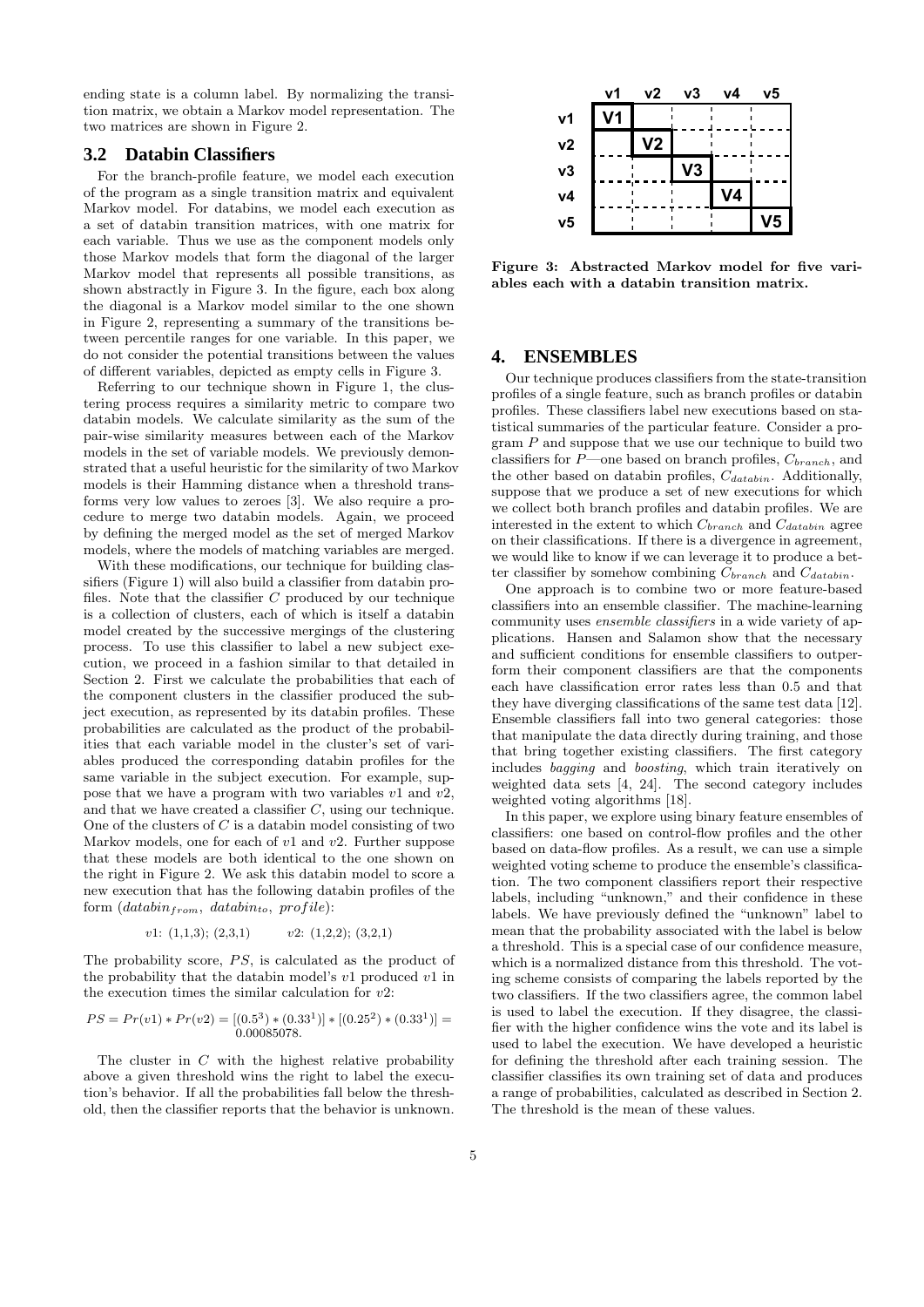| Subject          | LOC  | branches | variables | test cases |
|------------------|------|----------|-----------|------------|
| $_{\text{flex}}$ | 7447 | 2538     | 60        | 533        |
| sed              | 6102 | 2560     | 12        | 1293       |
| space            | 5420 | 1228     | 25        | 13585      |
| print_tokens     | 481  | 133      |           | 4072       |
| replace          | 415  | 150      | 32        | 5542       |
| schedule         | 227  | 74       | 15        | 2650       |

Table 1: Table of subject programs.

## **5. EMPIRICAL STUDIES**

The goals of our empirical studies are to evaluate the performance of databin-based classifiers, and then to compare them with branch-based classifiers directly and as cooperating members of ensemble classifiers. As discussed earlier, we have previously shown the efficacy of control-flow based classifiers and the advantage of using active learning to build them [3]. To reach our goals, we pose the following research questions:

Q1: How does active learning compare with batch learning for databin-based classifiers?

Q2: How do ensemble classifiers composed of both a control-flow and a data-flow classifier perform under activelearning?

#### **5.1 Measure of Dependent Variable**

Our measure of the quality of a classifier is the classification rate, which is the only dependent variable used in these evaluations. The classification rate is defined as

```
number of test instances correctly classified
total number of test instances classified .
```
Our classifiers provide a confidence measure with each classification. If the confidence level is below a heuristicallydetermined threshold value, then the classification result is set aside and the classifier reports instead that the given test instance is unknown. This threshold is set each time the classifier trains: the classifier classifies its own training set and computes the parametric statistics for the probabilities produced. The threshold is the mean of these probabilities. In calculating the classification rate, those test instances that are reported as unknown are considered to be incorrectly classified. For example, suppose classifier C scores a total of 100 executions and correctly classifies 80 and reports that 5 are unknown. Then the classification rate for *C* is  $\frac{80}{100} = 0.8$ .

#### **5.2 Subject Programs and Infrastructure**

As subjects for our studies we used six C programs—flex and sed [8], space [23, 25], and three of the Siemens test subjects (*print\_tokens, replace,* and *schedule*) [14, 22] —as listed in Table 1. The table shows averages across versions for each subject for lines of code  $(LOC^3)$ , number of branches, number of databin variables used in our studies, and number of test cases available.

Each subject has a variety of versions with actual or injected faults and a binary-valued fault matrix labeling the behaviors of the versions when exercised with the available test cases. For these studies we considered only the behavior labels "pass" and "fail," as provided by the fault matrices. We selected a subset of the available versions that had a

better than ten percent proportion of failing to passing test cases, thereby increasing the likelihood that random selection of test cases for a subject would include those that failed.

#### *5.2.1 Databin-profile Feature*

For databins, we determined empirically that a bin count of 5 provided a better rate of classification than bin counts greater or less than 5, such as 3 or 7. Thus, for each modeled variable, we used a transition array of size 5x5. For a given subject in Stage 1 of our technique (Figure 1), we executed an instrumented version of the subject and collected the databin-profile data. We used Daikon's front end for C, Kvasir, that instruments and executes C programs using the DWARF-2 debugging format.<sup>4</sup> Kvasir produces trace files of the values assigned to variables, which we post-processed to reduce the number of variables as described in Section 3, and to calculate the state-transition profiles between pairs of the five databins for each variable. We used our tool Argo to construct and serialize a set of data instances from the models for each execution, including the behavior label of "pass" or "fail." ARGO, written in  $C#$ , implements our technique for constructing classifiers and for conducting classification experiments on subject programs.

#### *5.2.2 Branch-profile Feature*

In our previous work, we found that the three controlflow features we studied—branch profiles, method-call profiles, and branch-to-branch profiles—yielded classifiers with similar classification rates. However, classifiers built from the branch-profile feature produced the highest classification rate on average, and were the least expensive in terms of both modeling and collecting data. Thus, to answer Q2, we chose the branch profile as the representative control-flow feature based on its performance for these subjects.

To collect data for the branch-profile feature of a given subject, we again followed Stage 1 of our technique (Figure 1), and executed an instrumented version of the subject and collected the branch-profile data. We used the Aristo-TLE analysis system<sup>5</sup> to instrument each subject to profile branches. We used our tool Argo to construct and serialize a set of data instances from the models for each execution, including the behavior label of "pass" or "fail."

## **5.3 Empirical Method**

To facilitate the use of databin-profile and branch-profile features together in an ensemble, we used the same set of training instances and thus the same set of test instances at each iteration for both classifiers. A training instance and a test instance both refer to data collected from a single execution. A classifier trains on the former and evaluates the latter. Both training and test instances are drawn from a general pool of data instances. For each version of each subject, our empirical method proceeds as follows for fifteen repetitions:

1. Partition the data instances. From the set of data instances, select at random 250 instances to be the pool of training instances. The remaining data instances become the set of test instances.

 ${}^{3}$ Excludes comments, blanks, standalone "[," "]," "(," or ")"

<sup>4</sup>http://pag.csail.mit.edu/daikon

<sup>5</sup>http://www.cc.gatech.edu/aristotle/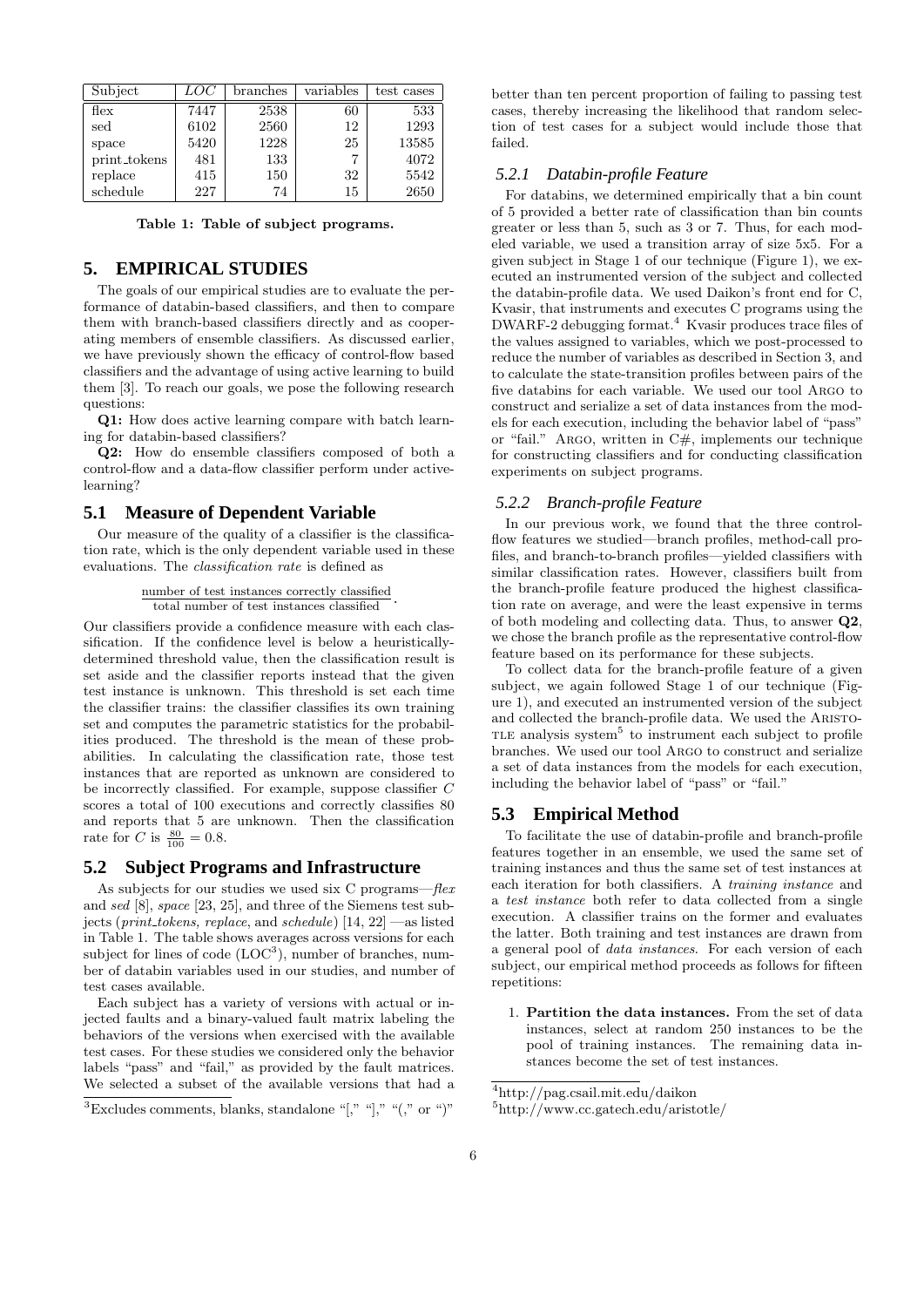

Figure 4: Active (solid line) vs. batch (dotted line) learning for databin-profile feature.

- 2. Initialize batch and active learning. Select 25 training instances with the label "pass" at random from the pool of training instances and construct two classifiers,  $C_{Batch} = C_{Active}$ . Classify the set of test instances and report the results.
- 3. Batch Learning. Repeat nine times: Select 25 training instances from the pool of training instances and incorporate them into  $C_{Batch}$ ; Classify the set of test instances and report the results.
- 4. Active Learning. Repeat nine times: Select at most 25 training instances from the pool of training instances that the current Active classifier labels as unknown; Incorporate them into  $C_{Active}$ ; Classify the set of test instances and report the results.

The evaluation of the ensemble classifiers did not involve additional classifier building. Rather, at each iteration of step 4 in the preceding protocol the ensemble classifier was formed from the branch-profile and databin-profile classifiers. Then the classification process was the voting mechanism described in Section 4.

#### **5.4 Results**

In this section, we present the results of our investigations into the two research questions.

#### *5.4.1 Research Question 1*

Question Q1 explores the classification rates of databinbased classifiers under batch and active learning. The results are shown in Figure 4 as an individual graph for each of the six subjects. Within each graph, the horizontal axis shows the ten training  $epochs^6$  corresponding to the increments of 25 training instances used for the batch learning. Within each graph, the vertical axis shows the classification rate, the dependent measure, which ranges from 0.0 to 1.0. The dotted vertical line on each graph denotes the epoch at

which the active learner stopped finding new behaviors in the pool of training instances. Two lines (plots) are shown on each graph—the solid line for the classification rate of the active learner and the dashed line for the classification rate of the batch learner. The results show that across all subjects, the use of active learning improves the rate of classification over that of batch learning for the databin-profile based classifiers. Also note that the batch learners at epoch ten have incorporated all 250 training instances, whereas the active learners stopped acquiring new training instances in the vicinity of five epochs (see vertical dotted lines), or 125 training instances, depending on the subject.

For all subjects, the initial classifier, which trained only on the label "pass," has a classification rate above 0.5. However, for flex, sed, space, and schedule, the classification rate of the batch learning classifier falls below 0.5 (i.e. that which random choice could achieve) with succeeding epochs.

#### *5.4.2 Research Question 2*

Question Q2 compares the classification rates of branchprofile and databin-profile classifiers built using active learning and then explores the classification rates of ensemble classifiers composed of one of each. Each component classifier is built using active learning. The results are shown in Figure 5 as an individual graph for each of the six subjects. Within each graph, the horizontal axis shows the ten training epochs. Within each graph, the vertical axis shows the classification rate, the dependent measure, which for these results ranges between 0.3 and 1.0. Three lines (plots) are shown on each graph—the dashed line for the branch-profile classifier, the dotted line for the databin-profile classifier, and the solid line for the ensemble classifier.

The graphs show that in all cases, except for flex, both of the component classifiers begin at a classification rate above 0.5 and this corresponds to an error rate below 0.5, which is one of the necessary and sufficient properties for successful ensembles (see Section 4.) Given this property, it follows

 ${}^{6}$ An epoch represents an iteration of the training process.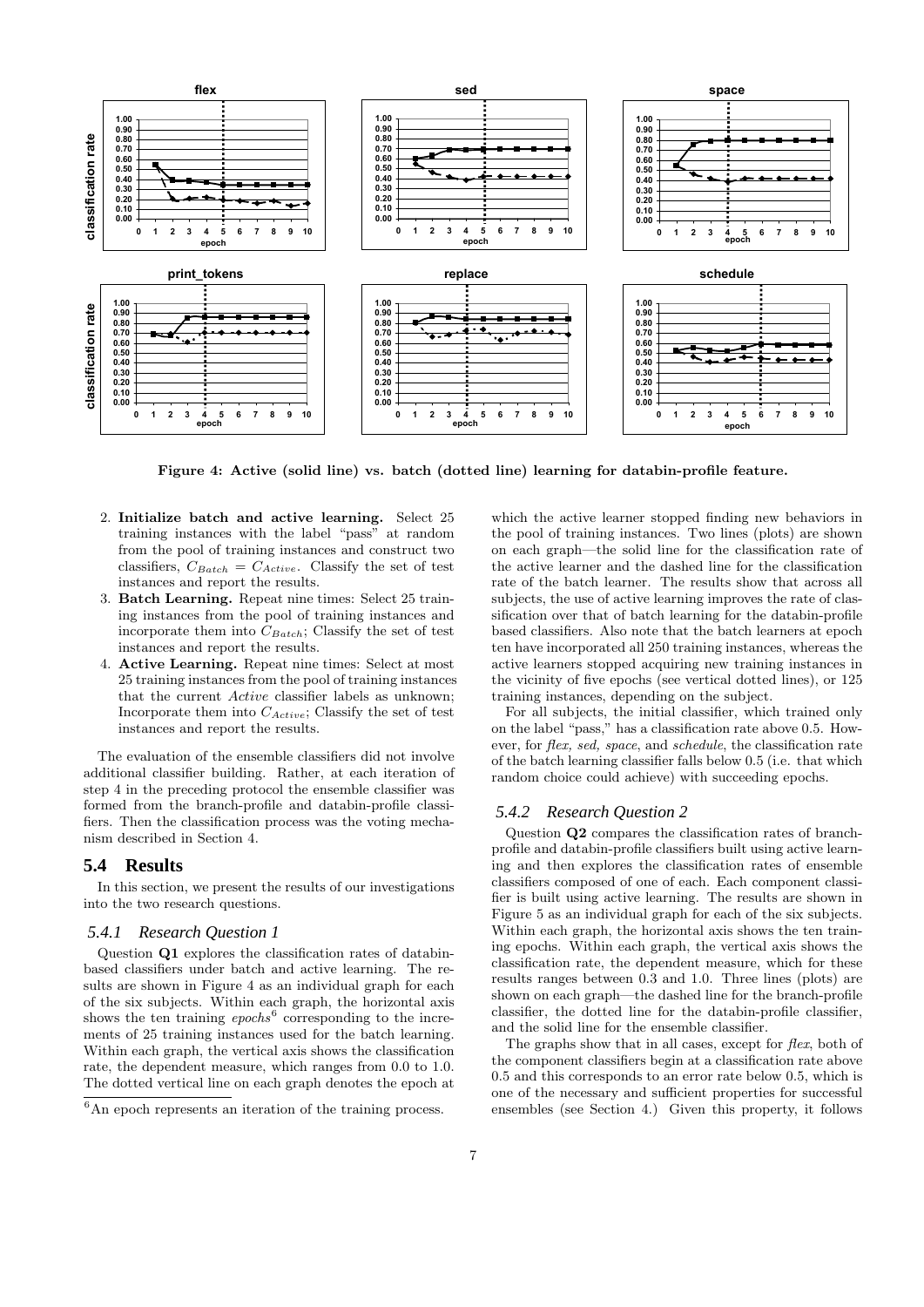

Figure 5: Ensemble classifiers (solid line) of branch-profile (dashed line) and databin-profile (dotted line) classifiers.

that any improvement in the ensemble over the two component classifiers represents the divergence of their respective classifications. In the case of *flex, space* and *print\_tokens*, for instance, the contribution of databin profiles is negligible, as the ensemble does only marginally better than the branchprofile classifier. In the case of sed, replace and schedule, for instance, there is an approximate 10% improvement of the ensemble over either component classifier. The graphs also show that in all cases, branch profiles do better than databin profiles. In those cases where the ensemble does produce an improvement, we can infer that the databin classifier is divergent from the branch classifier. This means that the databin classifier contributes new information to the ensemble.

## **6. RELATED WORK**

The previous work that is closest in spirit and method to our work is that of Podgurski and colleagues [7, 21]. Their work uses clustering techniques to build statistical models from program executions and applies them to the tasks of fault detection and failure categorization. The two primary differences between our technique and this previous work are the central role of Markov models in our approach and our use of active-learning techniques to improve the efficiency of behavior modeling. An additional difference is that we explore the utility of using individual control-flow and dataflow features instead of a large set of features.

Dickinson, Leon, and Podgurski demonstrate the advantage of automated clustering of execution profiles over random selection for finding failures [7]. They use the profiles of many different features as the basis for cluster formation. We concentrate on three features that summarize event transitions—branch profiles, method-call profiles and databin profiles. We show the utility of Markov models built from these feature profiles as predictors of program behavior. In Podgurski et al. [21], clustering is combined with

feature selection, and multidimensional scaling is used to visualize the resulting grouping of executions. In both of these works, the clusters are formed just once using batch learning and then the clusters are used for subsequent analysis. In contrast, we explore an active learning technique that interleaves clustering with evaluation for greater efficiency.

Another group of related papers share our approach of using Markov models to describe the stochastic dynamic behavior of program executions. Whittaker and Poore use Markov chains to model software usage from specifications prior to implementation [26]. In contrast, we use Markov models to describe the statistical distribution of transitions measured from executing programs. Cook and Wolf confirm the power of Markov models as encoders of individual executions in their study of automated process discovery from execution traces [6]. They concentrate on transforming Markov models into finite state machines as models of process. In comparison, our technique uses Markov models to directly classify program behaviors. Jha, Tan, and Maxion use Markov models of event traces as the basis for intrusion detection [16]. They address the problem of scoring events that have not been encountered during training, whereas we focus on the role of clustering techniques in developing accurate classifiers.

The final category of related work uses a wide range of alternative statistical learning methods to analyze program executions. Although the models and methods in these works differ substantially from ours in detail, we share a common goal of developing useful characterizations of aggregate program behaviors. Harder, Mellen, and Ernst automatically classify software behavior using an operational differencing technique [13]. Their method extracts formal operational abstractions from statistical summaries of program executions and uses them to automate the augmentation of test suites. In comparison, our modeling of program behavior is based exclusively on the Markov statistics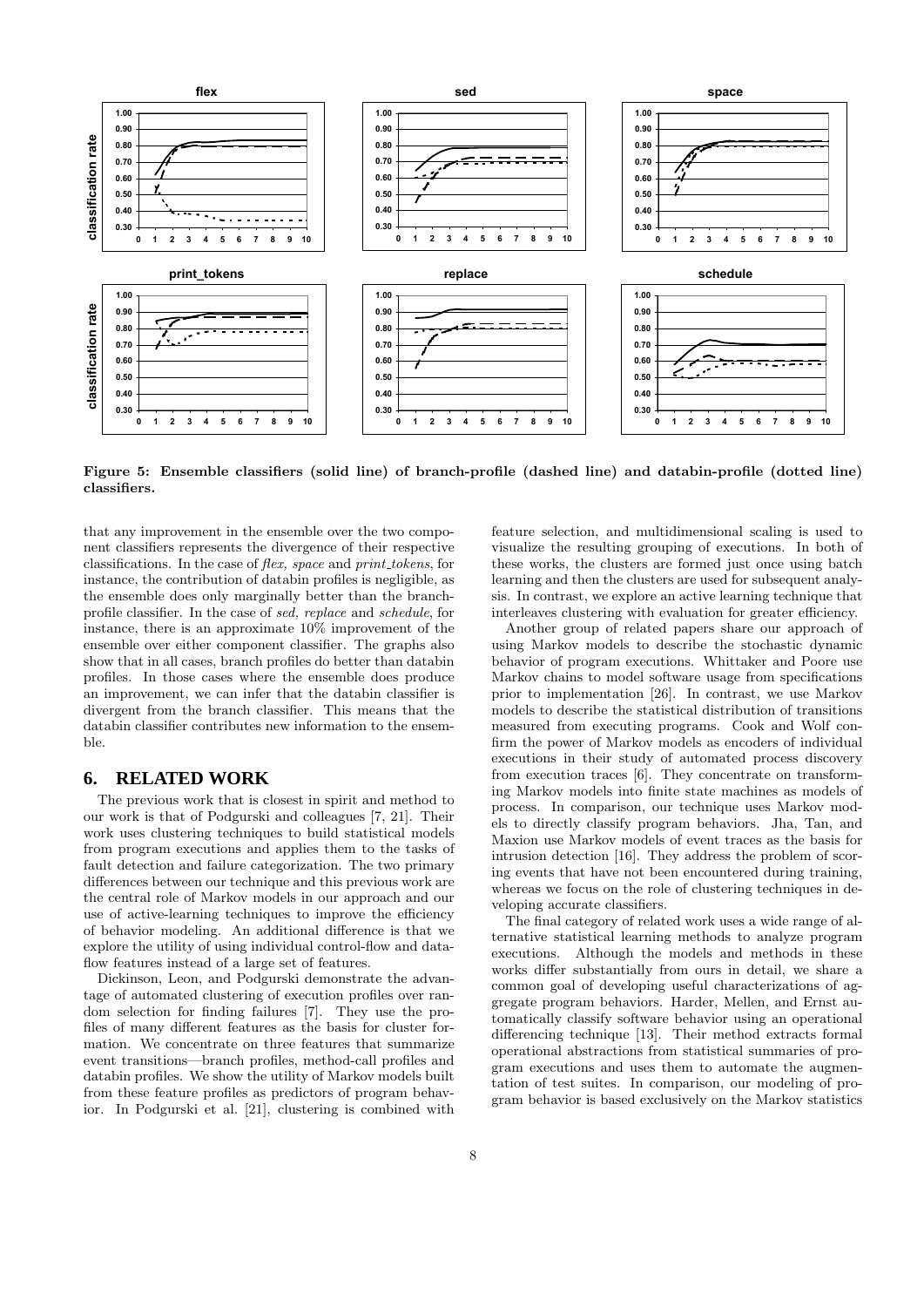of events. Brun and Ernst use dynamic invariant detection to extract program properties relevant to revealing faults and then apply batch learning techniques to rank and select these properties [5]. However, the properties they select are themselves formed from a large number of disparate features and the authors' focus is only on fault-localization and not on program behavior in general. In contrast, we seek to isolate the features critical to describing various behaviors. Additionally, we apply active learning to the construction of the classifiers in contrast to the batch learning used by the authors. Lin and Ernst propose batch learning of execution data to build mode controllers for multi-mode programs [17]. Again, the authors use a large feature space in contrast to our use of specific stochastic features as well as batch learning, where we use active learning.

Gross and colleagues propose the Software Dependability Framework, which monitors running programs, collects statistics, and, using multivariate state estimation, automatically builds models for use in predicting failures during execution [11]. This framework does not discriminate among features as we do. Also, we use Markov statistics of event-transitions instead of multivariate estimates to model program behaviors. Their models are built once using batch learning whereas we leverage active learning.

Munson and Elbaum posit that actual executions are the final source of reliability measures [19]. They model program executions as transitions between program modules, with an additional terminal state to represent failure. They focus on reliability estimation by modeling the probability of transitions to this failure state. We focus on behavior classification for programs that may not have a well-defined failure state.

# **7. DISCUSSION, CONCLUSIONS, AND FU-TURE WORK**

In this paper, we have extended our work on the automated modeling and classification of software behaviors and presented databin profiles, a new data-flow state-transition feature of program executions. We showed that databin profiles can be modeled as a stochastic process that exhibits the Markov property. We add databin profiles to our collection of features that can provide effective summaries of behaviors, which includes branch profiles and method-call profiles. One goal of our work is to discover and document the individual features of program executions that have the best predictive power in known code constructs.

In this paper, we also presented a set of empirical studies that indicate the efficiency and effectiveness of our approach for a set of subjects. These studies validate the usefulness of databin modeling and demonstrate that, as with our previous work with control-flow features, active learning is more efficient and effective than the conventional batch learning for databin profiles. These studies also that show that, for our subject programs, the branch-profile feature has up to  $10\%$  more predictive power than the databin profiles. However, the competitive performance of the databin classifier suggests that data-flow features may be as important as control-flow features in characterizing program behavior. Additionally, our empirical studies show that ensemble classifiers composed of two classifiers, one based on branch profiles and the other based on databin profiles, can yield a classification rate superior to or as good as either component classifier. This finding of improved classification

rates for ensembles suggests that control-flow and data-flow features of program executions can capture divergent statistical views of behaviors for some subjects.

Although our empirical studies provide evidence of the potential usefulness of our approach, there are several threats to the validity of our results. Threats to the external validity of an experiment limit our ability to generalize from our results. The primary threats to external validity for these studies arise because we have considered only versions of six C programs. We cannot claim that these results generalize to other programs. In particular, we cannot generalize as to the effectiveness of either control-flow or data-flow features as predictors of behavior. Future work will include the evaluation of these features for other subjects.

Threats to the internal validity of an experiment occur when there are unknown causal relationships between the independent and dependent variables. In these studies, one threat to internal validity is the finite number of test cases for each subject. The collective properties of the test suites may affect our classification rates. A second threat is that we used only one clustering algorithm and that we set thresholds heuristically during the classification process. Threshold levels are key to our detection of unknown behaviors. A third threat arises from our definition of databins, where we constrained all variables to five databins. Nevertheless, the work suggests a number of research questions and additional areas for future work.

First, in this paper, the cost of the improvement in the ensemble classifier is the added cost of the databin-profile classifier, which must be compared to the cost advantage of the improvement in classification rate. These costs are subject- and task-specific and need to be evaluated on a case-by-case basis. Because databin profiles can be effective predictors, as shown in the graphs in Figure 4, we will explore additional techniques to reduce the costs of modeling and data collection for databins. In these studies, we collected traces of each variable during execution, and then processed the trace to define and profile the databin transitions. One way to reduce costs, for example, is to make informed estimates of the databins for a variable after a few initial executions, and then perform profiling on-line, without the need for recording a trace.

Second, the results for *flex* demonstrate that databin profiles are not always useful. This may be due to the particular design of databin profiles. Other data-flow features may have better predictive power in some cases. We will investigate other formulations of databins, including, for instance, tuning the number of databins per variable. We will extend our research to include transition profiles of conventional data-flows such as definition-use pairs.

Finally, we have shown that ensemble classifiers can combine branch-profile and databin-profile classifiers to advantage. We will investigate more closely the mapping between program structures and these features to learn whether specific code structures are better suited to a particular feature. We will investigate whether we can extend the ensemble construct to include features extracted in a more granular fashion from parts of the program. If so, we could leverage the advantages of both, while eliminating the costs of unnecessary data collection. Once the local features are specified, we could apply the techniques of Software Tomography [2] to distribute the data collection and monitoring tasks more efficiently.